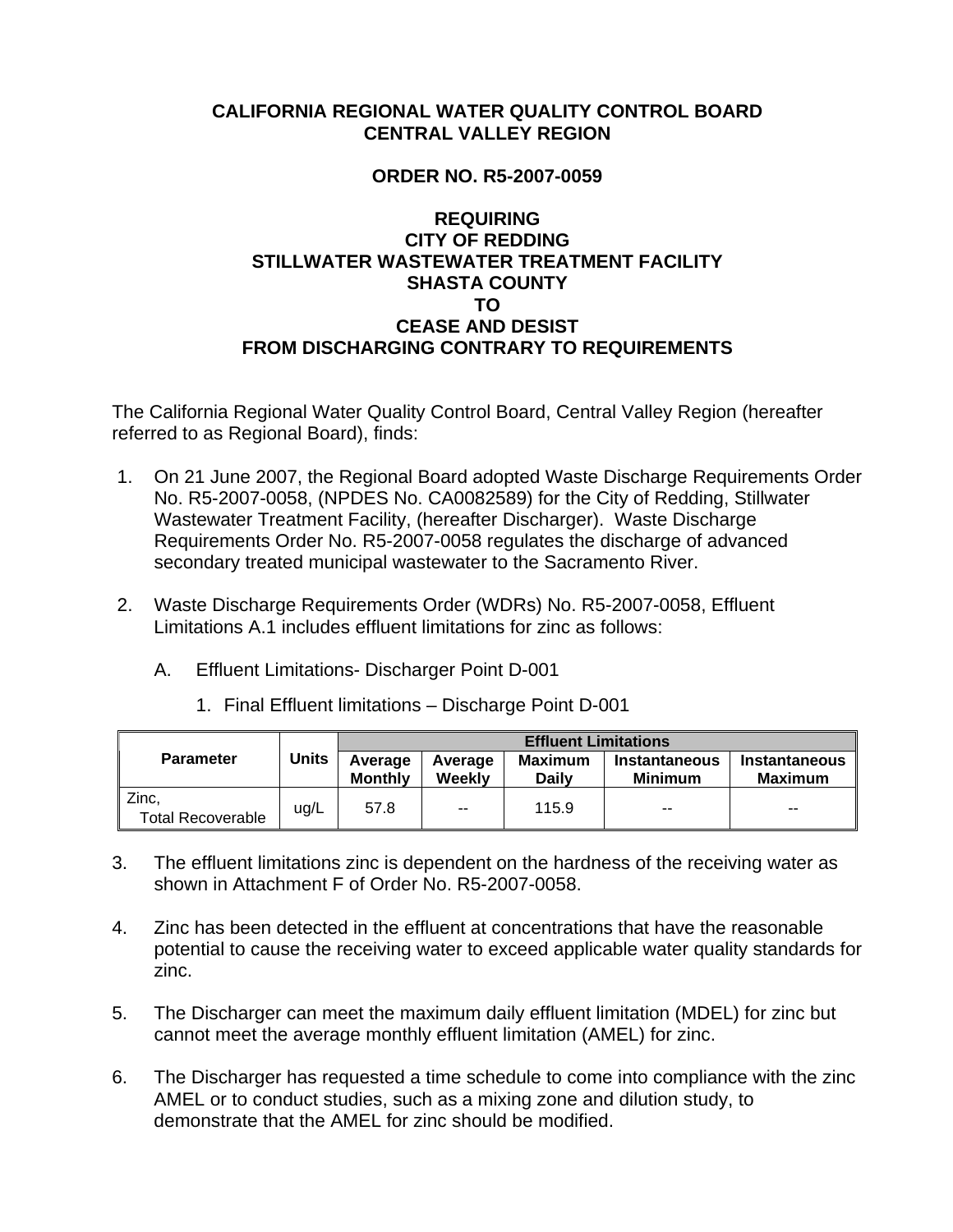- 7. California Water Code (CWC) Section 13385(h) and (i) require the Regional Board to impose mandatory minimum penalties upon dischargers that violate certain effluent limitations. CWC Section 13385(j) exempts certain violations from the mandatory penalties. CWC Section 13385(j)(3) exempts the discharge from mandatory penalties "where the waste discharge is in compliance with either a cease and desist order issued pursuant to Section 13301 or a time schedule order issued pursuant to Section 13300 or Section 13308, if all the [specified] requirements are met."
- 8. In accordance with CWC 13385(j)(3), the Regional Board finds that the Discharger is not able to consistently comply with zinc AMEL contained in the Waste Discharge Requirements Order No. R5-2007-0058. The zinc AMEL is a new requirement that became applicable to the permit after the effective date of adoption of the waste discharge requirements, and after 1 July 2000, for which new or modified control measures are necessary in order to comply with the limitation, and the new or modified control measures cannot be completed, and put into operation within 30 calendar days. As the zinc limitation is based on existing Basin Plan water quality objectives that were adopted prior to 25 September 1995, a compliance schedule for this effluent limitations must be placed in a Cease and Desist Order.
- 9. The Discharger needs time to develop reasonable measures to achieve compliance with the AMEL for zinc. The Discharger may also conduct studies, such as a mixing zone and dilution study, to demonstrate that the final AMEL for zinc should be modified. The development of measures to achieve compliance and study periods require up to five (5) years from the effective date of the waste discharge requirements. Since the time schedule for completion of actions necessary to achieve full compliance exceeds one year, interim requirements are included in and by this Order. A time schedule for compliance is included in this Order. In accordance with CWC Section 13385(j)(3) this Order requires the Discharger to prepare and implement a pollution prevention plan pursuant to Section 13263.3(d)(3) of the CWC. Zinc may be able to be reduced through source control measures.
- 10. The interim limitation in this Order as an AMEL is based on the current operation and treatment practices. In developing the interim limitation, when there are less than ten sampling data points available, the USEPA Technical Support Document (TSD) recommends a coefficient of variation of 0.6 be utilized as representative of wastewater effluent sampling. The TSD recognizes that a minimum of ten data points is necessary to conduct a valid statistical analysis. The multipliers contained in Table 5-2 of the TSD are used to determine an AMEL based on a long-term average objective. In this case, the long-term average objective is to maintain, at a minimum, the current performance level. Therefore, when there are fewer than ten sampling points for a constituent, interim limitations are based on 1.90 times the maximum observed sampling point to obtain the AMEL. The data used to develop the interim effluent limitations are summarized in the following table: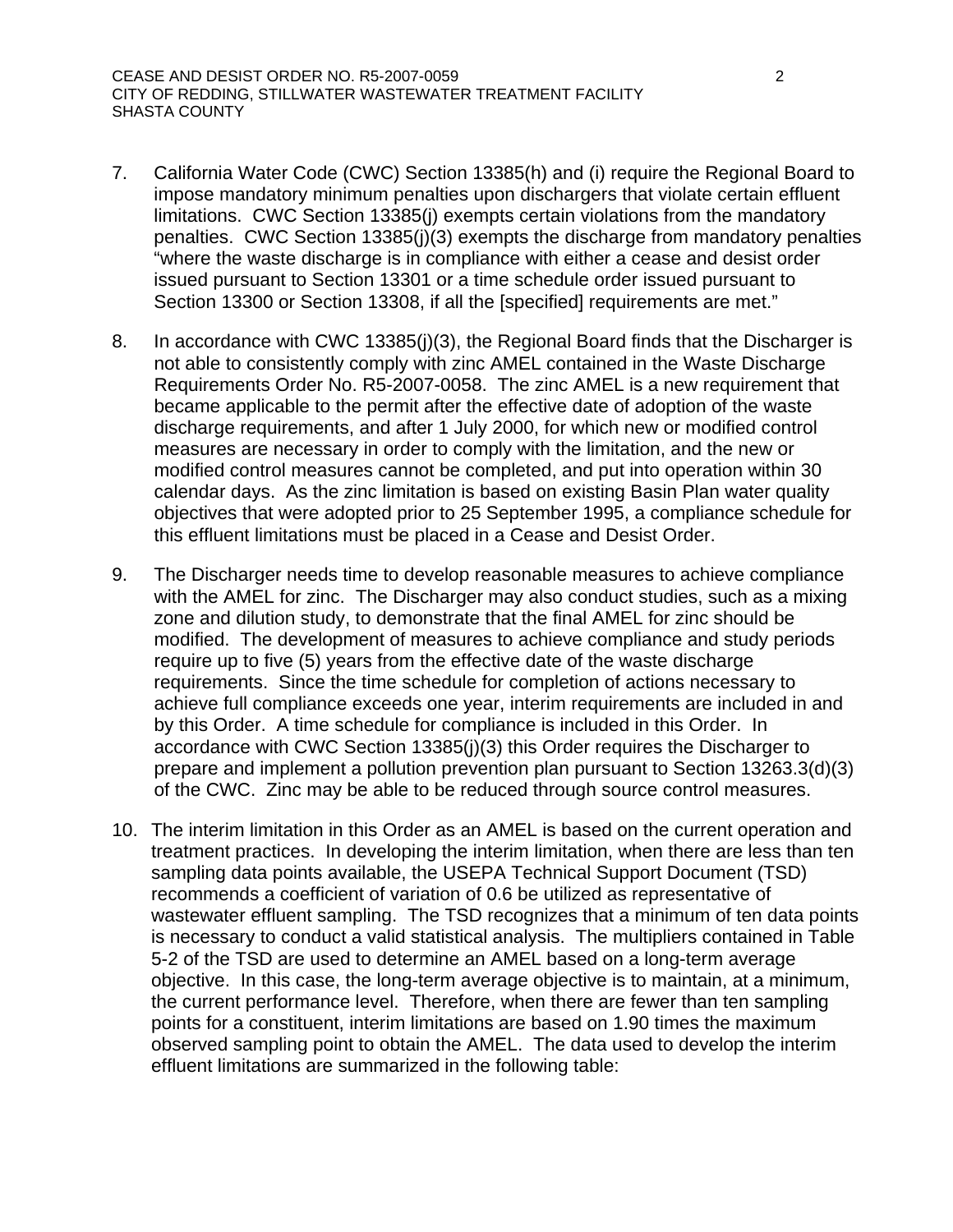| <b>INTERIM EFFLUENT LIMITATIONS</b> |                   |
|-------------------------------------|-------------------|
|                                     | <b>Total Zinc</b> |
| Number of Samples                   | 8                 |
| Coefficient of Variation (cv)       | 0.6               |
| Minimum Concentration (ug/L)        | 41.1              |
| Maximum Concentration (ug/L)        | 66.3              |
| Multiplier                          | 1.90              |
| Interim (AMEL)                      | 126 ug/L          |

11. Section 13301 of the California Water Code states, in part:

"When a regional board finds that a discharge of waste is taking place or threatening to take place in violation of requirements or discharge prohibitions prescribed by the regional board or the state board, the board may issue an order to cease and desist and direct that those persons not complying with the requirements or discharge prohibitions (a) comply forthwith, (b) comply in accordance with a time schedule set by the board, or (c) in the event of a threatened violation, take appropriate remedial or preventative action. In the event of an existing or threatened violation of waste discharge requirements in the operation of a community sewer system, cease and desist orders may restrict or prohibit the volume, type, or concentration of waste that might be added to such system by dischargers who did not discharge into the system prior to the issuance of the cease and desist order. Cease and desist orders may be issued directly by a board, after notice and hearing, or in accordance with the procedure set forth in Section 13302."

- 12. Compliance with this Order exempts the Discharger from mandatory minimum penalties for violations of the zinc limitation, in accordance with CWC Section 13385  $(i)(3)$ .
- 13. On 21 June 2007, in Rancho Cordova, California, after due notice to the Discharger and all other affected persons, the Regional Board conducted a public hearing at which evidence was received to consider a Cease and Desist Order pursuant to CWC Section 13301 to establish a time schedule to achieve compliance with waste discharge requirements in Order No. R5-2007-0058.
- 14. Issuance of this Order is exempt from the provisions of the California Environmental Quality Act (Public Resources Code, Section 21000, et seq.), in accordance with Section 15321 (a)(2), Title 14, California Code of Regulations.
- 15. Any person adversely affected by this action of the Regional Board may petition the State Water Resources Control Board to review this action. The petition must be received by the State Water Resources Control Board, Office of the Chief Counsel, P.O. Box 100, Sacramento, CA 95812-0100, within 30 days of the date in which the action was taken. Copies of the law and regulations applicable to filing petitions will be provided on request.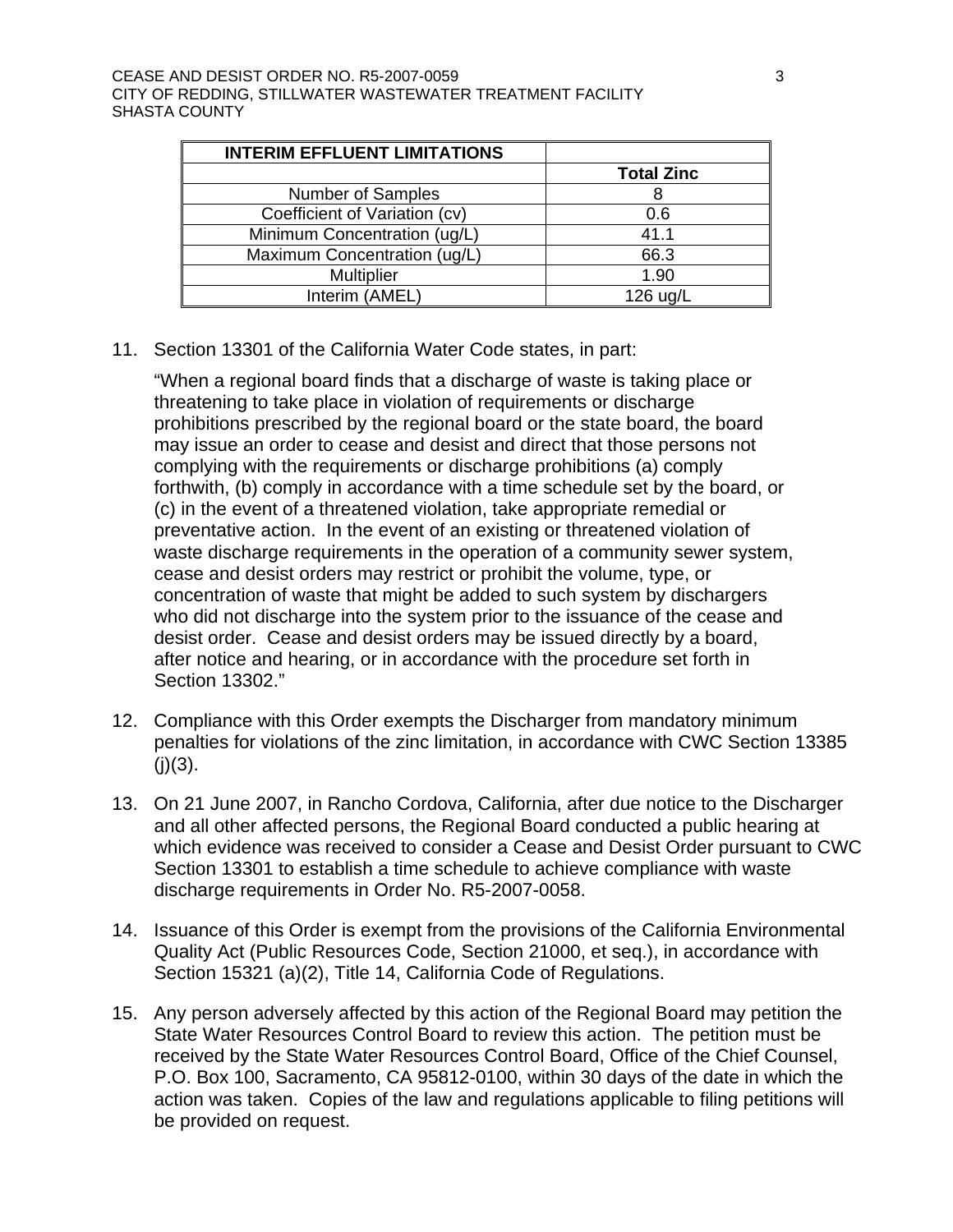## **IT IS HEREBY ORDERED PURSUANT TO CALIFORNIA WATER CODE SECTION 13301, THAT:**

1. The Discharger shall comply with the following time schedule to assure compliance with Waste Discharge Requirements Order No. R5-2007-0058, Effluent Limitations A.1 for zinc:

| Task |                                                                                                                                                                                                                                               |     | <b>Compliance Date</b>                                                      |  |
|------|-----------------------------------------------------------------------------------------------------------------------------------------------------------------------------------------------------------------------------------------------|-----|-----------------------------------------------------------------------------|--|
| i.   | 1. Corrective Action Plan/Implementation Schedule.<br>The Discharger shall submit to the Regional Water<br>Board a corrective action plan and implementation<br>schedule to assure compliance with the final effluent<br>limitation for zinc. | i.  | 6 months after the<br>effective date of<br>Order R5-2007-0058.              |  |
|      | 2. Pollution Prevention Plan. This Discharger shall prepare<br>and implement a pollution prevention plan for zinc, in<br>accordance with CWC section 13263.3.                                                                                 |     |                                                                             |  |
| İ.   | A work plan and time schedule for preparation of a<br>pollution prevention plan submitted for approval by the<br><b>Executive Officer.</b>                                                                                                    | i.  | 6 months after the<br>effective date of<br>Order R5-2007-0058.              |  |
| ii.  | The Pollution Prevention Plan shall be completed and<br>submitted to the Regional Water Board for approval by<br>the Executive Officer.                                                                                                       | ii. | 2 years following work<br>plan approval by the<br><b>Executive Officer.</b> |  |
|      | iii. Progress reports shall be submitted in accordance with<br>the Monitoring and Reporting Program (Attachment E,<br>Section X.D.1) in Order R5-2007-0058.                                                                                   |     |                                                                             |  |